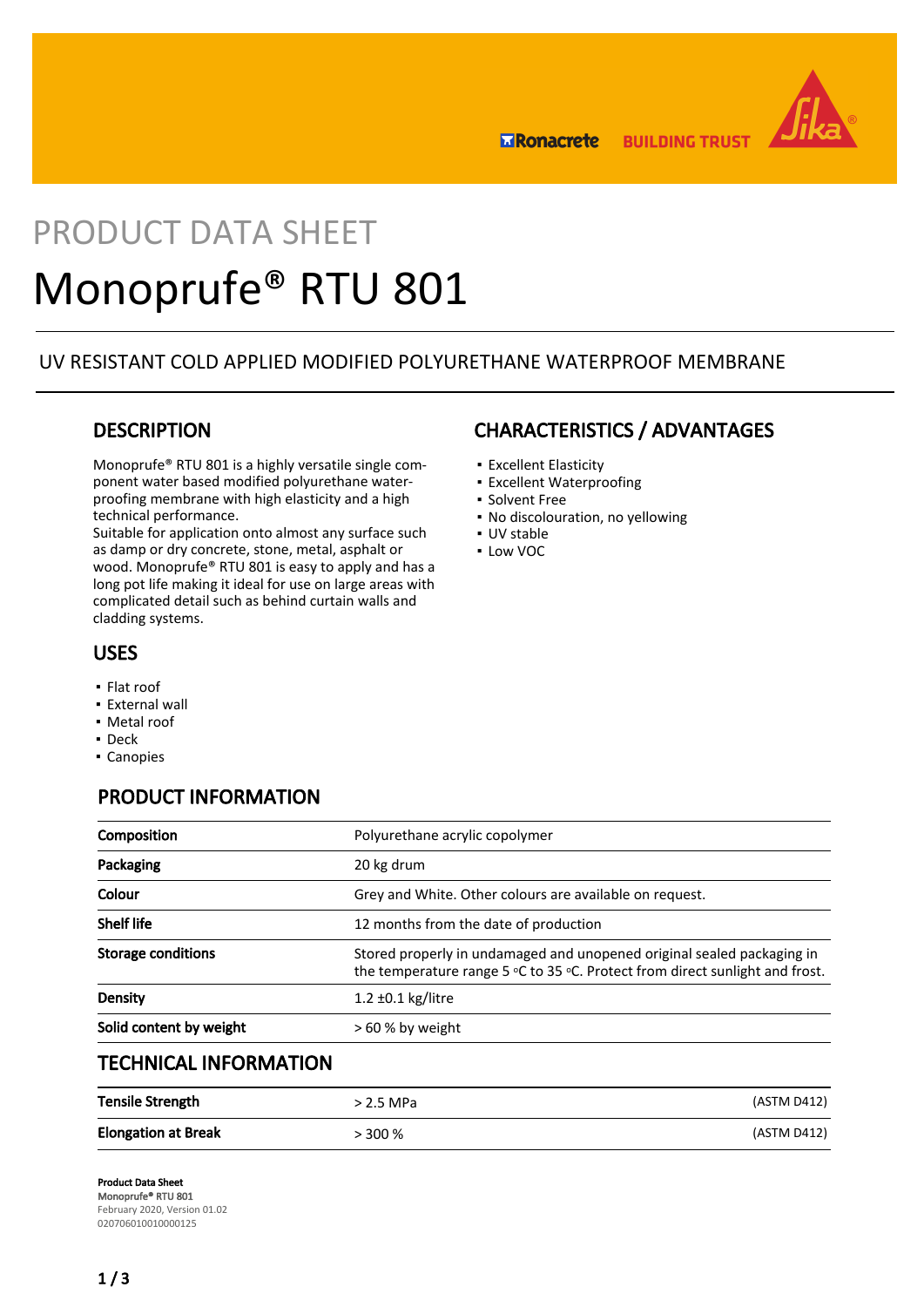## APPLICATION INFORMATION

| Consumption                    | A typical 2 coat application will require about 2 kg materials for floor ap-<br>plication and 1.5 kg for wall application per $m2$ area. The consumption rate<br>will be varied with surface porosity and texture. |
|--------------------------------|--------------------------------------------------------------------------------------------------------------------------------------------------------------------------------------------------------------------|
| <b>Ambient Air Temperature</b> | $>$ 5 °C $\overline{C}$                                                                                                                                                                                            |

## APPLICATION INSTRUCTIONS

#### SUBSTRATE PREPARATION

Monoprufe® RTU 801 must be applied onto sound concrete, screed or similarly supportive ceramic substrate. The substrate should be dry, clean, free of oil, grease and other removable contaminents. Open textured surfaces like mortar or concrete should be primed with diluted Monoprufe® RTU 801 (1 part of Monoprufe® RTU 801 diluted with 3 parts of water). Brush apply the primer at application of 0.3 kg/m2 approximately. New concrete should be left for 28 days before applying Monoprufe® RTU 801. For best results Monoprufe® RTU 801 should be applied in 2–3 coats at 1 kg/m2/coat (for roofing application) and 0.75 kg/m2/coat (for wall application). A fibre reinforced detailing coat should be used over open joints, corners and interfaces and where differential movement may induce additional stress in the membrane.

#### MIXING

Monoprufe® RTU 801 is supplied pre-blended and ready to use however after storage you may find some slight separation of components inside the bucket. This is normal and the product can be restored by a simple remixing using a slow speed mixer or light hand mixing with a spatula.

#### APPLICATION METHOD / TOOLS

#### Detailing Coat

For areas where excessive movement may be expected Monoprufe® RTU 801 should be reinforced with glass fabric to those areas.

In this case cut the fabric to the size and shape necessary in advance and apply onto the first coat as soon as it has been applied. i.e. while the first coat is still wet. A simple patting motion with the brush should be enough to bring the resin through the fabric. Allow this first coat to dry for at least 4 hours or until it can receive foot traffic without sustaining damage. The glass fabric can be cut for application across simple joints with an overlap of at least 50 mm each side or left at 250 mm wide for an overlap to 125 mm each side for the more complex areas and corners.

#### First Coat

Brush or squeegee & roll the first coat throughout the entire area to be treated. If the surface has been primed then the primer must be dry before commencing the application. Work the material into the surface concentrating on the rough areas and aiming to apply approx. 1 kg/m2 for floor application and 0.75 kg/m2 for wall. Allow the first coat to dry for 8 hours before applying the second and final coat.

#### Second and Final Coat

After drying of the first coat apply a second coat of Monoprufe® RTU 801 in direction at right angles to the first coat by spray equipment, brush, squeegee or roller at coverage rate of 1 kg/m2 for floor application and 0.75 kg/m2 for wall. If necessary, apply the final coat in the same method as the second coat once the second coat is dried for 8 hours.

#### Curing

Curing time will depend on the ambient conditions but the surface should be left undisturbed at least until the next day and preferably 2 to 3 days. This will be especially important at temperatures below 20 °C. Lots of ventilation is also important, for work carried out undercover or indoors fans will help to shorten the curing time.

#### CLEANING OF EQUIPMENT

Clean all tools and application equipment with clean water immediately after use.

## BASIS OF PRODUCT DATA

All technical data stated in this Product Data Sheet are based on laboratory tests. Actual measured data may vary due to circumstances beyond our control.

## LOCAL RESTRICTIONS

Please note that as a result of specific local regulations the performance of this product may vary from country to country. Please consult the local Product Data Sheet for the exact description of the application fields.

**BUILDING TRUST** 

Product Data Sheet Monoprufe® RTU 801 February 2020, Version 01.02 020706010010000125



**M** Ronacrete